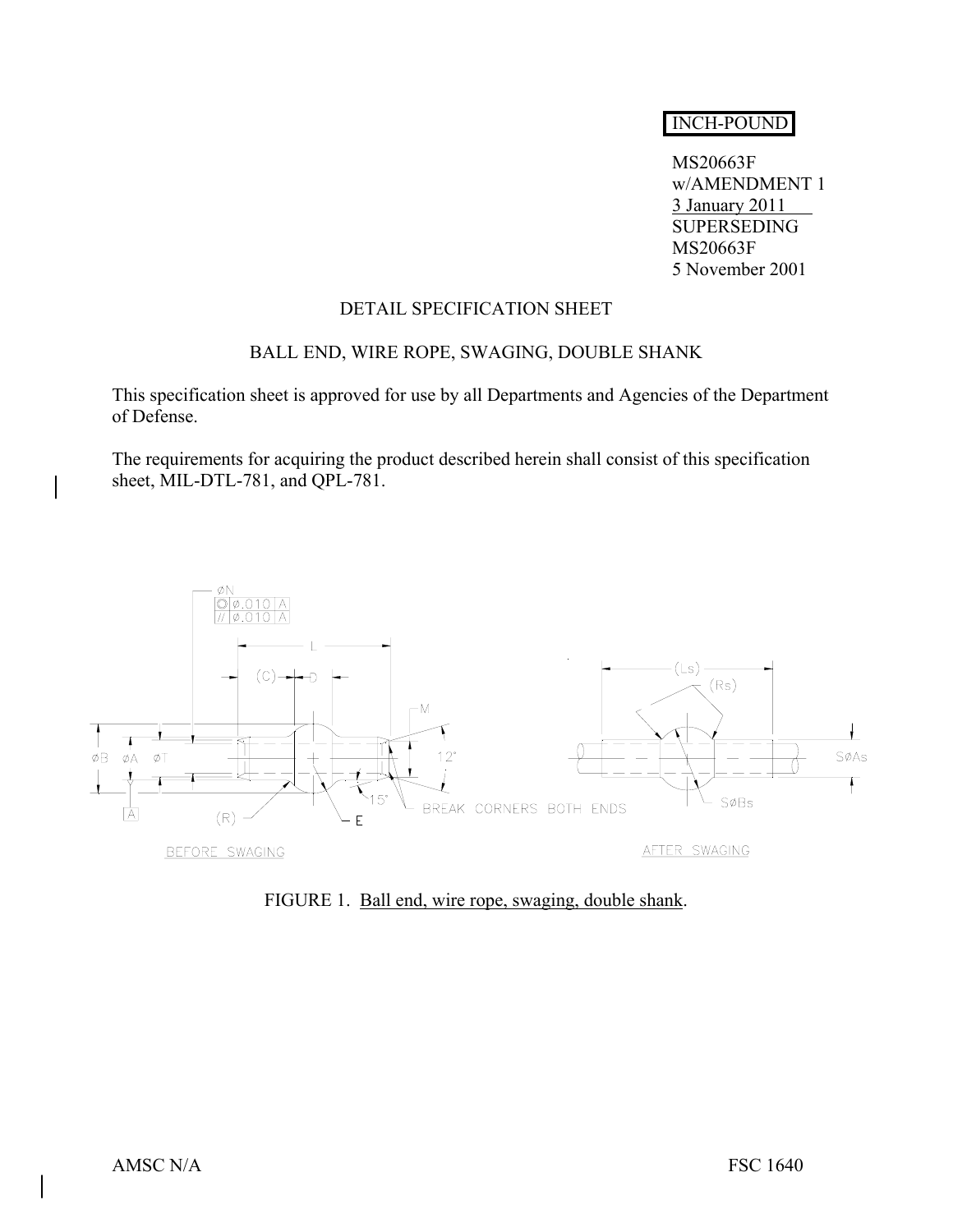## MS20663F w/AMENDMENT 1

| Dash number |         | Wire rope<br>diameter | Minimum<br>breaking   | ØA   |                     | $\emptyset$ As |                    | ØB   |                     | $S\varnothing$ Bs<br>spherical |                    | C<br>reference |
|-------------|---------|-----------------------|-----------------------|------|---------------------|----------------|--------------------|------|---------------------|--------------------------------|--------------------|----------------|
|             | Nominal | Minimum               | strength $1/$<br>lbs. |      |                     |                |                    |      |                     |                                |                    |                |
| $-2$        | 1/16    | .062                  | 480                   | .127 |                     | .112           | $+.000$            | .207 |                     | .190                           | $+.000$            | .125           |
| $-3$        | 3/32    | .093                  | 920                   | .163 | $+0.000$<br>$-.004$ | .143           | $-.003$            | .277 | $+0.000$<br>$-.004$ | .253                           | $-.003$            | .188           |
| -4          | 1/8     | .125                  | 2,000                 | .218 |                     | .190           |                    | .345 |                     | .315                           |                    | .250           |
| $-5$        | 5/32    | .156                  | 2,800                 | .254 |                     | .222           | $+.000$            | .419 |                     | .379                           | $+.000$            | .313           |
|             |         |                       |                       |      |                     |                | $-.004$            |      |                     |                                | $-.004$            |                |
| -6          | 3/16    | .187                  | 4,200                 | .293 | $+0.000$<br>$-.005$ | .255           | $+.000$<br>$-.005$ | .487 | $+.000$<br>$-.005$  | .442                           | $+.000$<br>$-.005$ | .375           |
| $-7$        | 7/32    | .218                  | 5,600                 | .347 |                     | .302           |                    | .555 |                     | .505                           |                    | .438           |
| -8          | 1/4     | .250                  | 7,000                 | .401 |                     | .348           |                    | .624 |                     | .567                           |                    | .500           |
| -9          | 9/32    | .281                  | 8.000                 | .439 |                     | .382           | $+.000$            | .694 |                     | .632                           | $+.000$            | .562           |
| $-10$       | 5/16    | .312                  | 9.800                 | .475 |                     | .413           | $-.007$            | .763 |                     | .694                           | $-.007$            | .625           |

## TABLE I. Dash numbers and dimensions.

TABLE I. Dash numbers and dimensions - Continued.

| Dash number | D         |         | E         |        | ĹS.       | M       | ØN   |         | R         | Rs        | ØT       |
|-------------|-----------|---------|-----------|--------|-----------|---------|------|---------|-----------|-----------|----------|
|             | reference |         | radius    | ±.0075 | reference | $+.010$ |      |         | radius    | radius    | $+0.000$ |
|             |           |         | reference |        |           | $-.000$ |      |         | reference | reference | $-.010$  |
| $-2$        | .114      | $+.000$ | .0825     | 3620   | .390      | .079    | .073 |         | .028      | .014      | .109     |
|             |           | $-.003$ |           |        |           |         |      |         |           |           |          |
| $-3$        | .152      | $+.000$ | .110      | .5250  | .578      | .114    | .104 | $+.004$ | .037      | .019      | .141     |
|             |           | $-.004$ |           |        |           |         |      | $-.000$ |           |           |          |
| -4          | .1895     |         | .137      | .6880  | .765      | .152    | .139 |         | .046      | .023      | .188     |
| $-5$        | 2270      |         | .165      | .8500  | .953      | .185    | .169 |         | .056      | .028      | .219     |
| -6          | .2640     | $+000$  | .192      | 1.0120 | 1.140     | .221    | .201 |         | .065      | .033      | .250     |
| $-7$        | .3025     | $-.005$ | .220      | 1.1750 | 1.328     |         | .233 |         | .075      | .038      | .297     |
| $-8$        | .3395     |         | .247      | 1.3370 | 1.515     | 2/      | .264 | $+.005$ | .084      | .042      | .344     |
| $-9$        | .3775     |         | .275      | .4970  | 1.719     |         | .297 | $-.000$ | .094      | .046      | .375     |
| $-10$       | .4145     |         | .302      | .6640  | 1.875     |         | .328 |         | .103      | .046      | .406     |

1/ To achieve the minimum breaking strength, for the terminal test only, a galvanized carbon steel wire rope shall be used.

 $2/$  No tapered bellmouth on -7, -8, -9, -10.

 $3/$  Reference dimensions are for design purposes only and are not an inspection requirement.

## REQUIREMENTS:

1. Material: Material shall be in accordance with MIL-DTL-781.

2. Finish: Finish shall be in accordance with MIL-DTL-781.

3. Swage: Swage shall be in accordance with MIL-DTL-6117.

4. Tolerances: Unless otherwise specified, tolerances: decimals ±0.010, angles ±3°.

## NOTES:

 1. The part or identifying number (PIN) shall consist of the letters MS, the specification sheet number, the letter "C" for corrosion resistant steel (CRES), and a dash number taken from table I.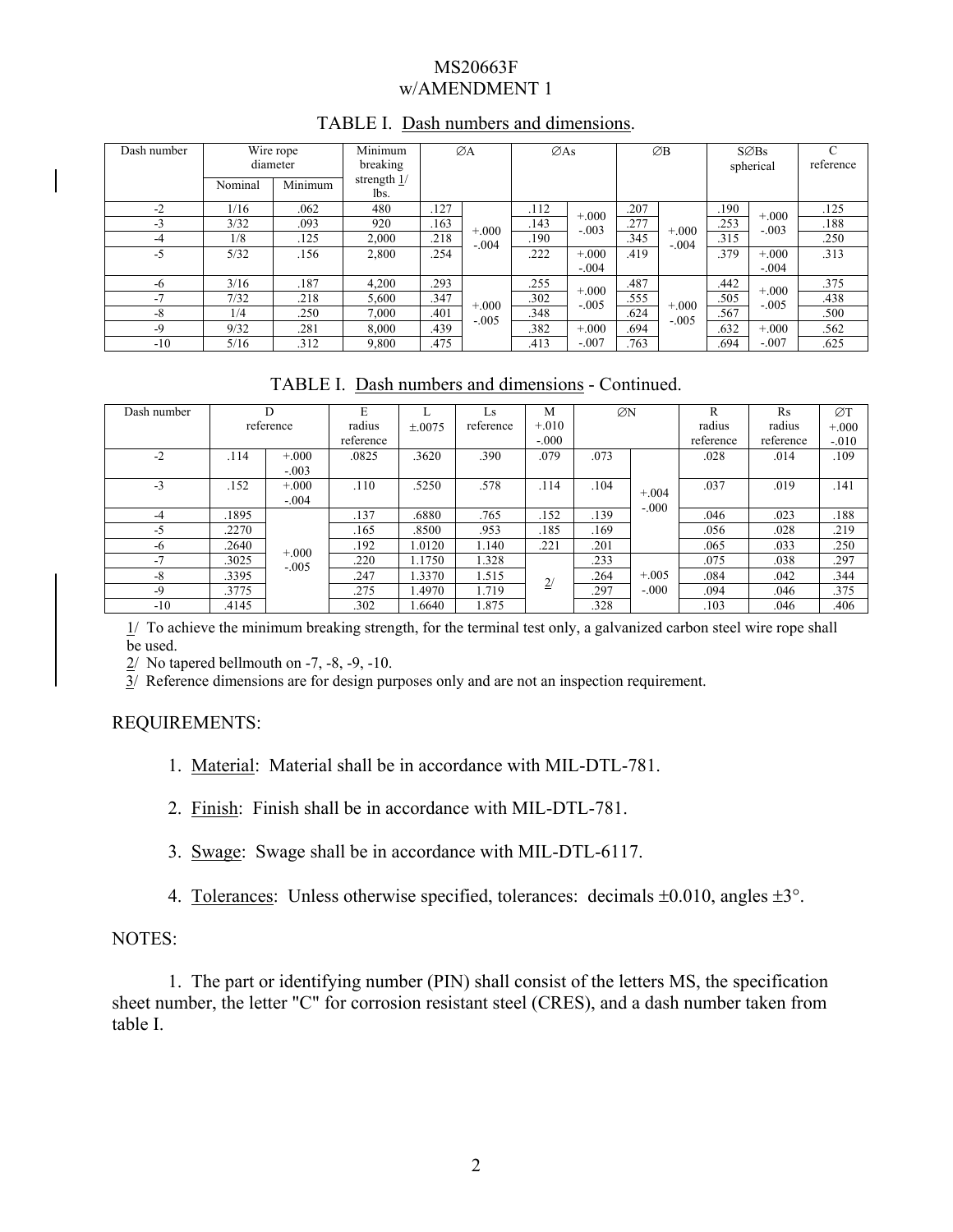#### MS20663F w/AMENDMENT 1



2. Dimensions are in inches.

3. Interpret drawing in accordance with ASME Y14.5.

4. Remove burrs and sharp edges. (See MIL-DTL-781.)

 5. Interchangeability relationship: MS20663 and AN663 parts identified by the same dash number are universally, functionally and dimensionally interchangeable.

 6. In the event of a conflict between the text of this document and the references cited herein, the text of this document takes precedence.

 7. Unless otherwise specified, issues of reference documents are those in effect at the time of solicitation.

8. MS20663 supersedes AN663.

 9. Corrosion resistant steel parts can be universally substituted for carbon and alloy steel parts in accordance with table II. Carbon and alloy steel parts cannot be substituted for corrosion resistant steel parts.

| <b>MS PART NUMBER</b> |                |  |  |  |  |  |
|-----------------------|----------------|--|--|--|--|--|
| Corrosion             | Carbon steel,  |  |  |  |  |  |
| resistant steel       | cadmium plated |  |  |  |  |  |
| MS20663C2             | MS20663-2      |  |  |  |  |  |
| MS20663C3             | MS20663-3      |  |  |  |  |  |
| MS20663C4             | MS20663-4      |  |  |  |  |  |
| MS20663C5             | MS20663-5      |  |  |  |  |  |
| MS20663C6             | MS20663-6      |  |  |  |  |  |
| MS20663C7             | MS20663-7      |  |  |  |  |  |
| MS20663C8             | MS20663-8      |  |  |  |  |  |
| MS20663C9             | MS20663-9      |  |  |  |  |  |
| MS20663C10            | MS20663-10     |  |  |  |  |  |

TABLE II. Substitution table.

10. Carbon and alloy steel parts are inactive for new design.